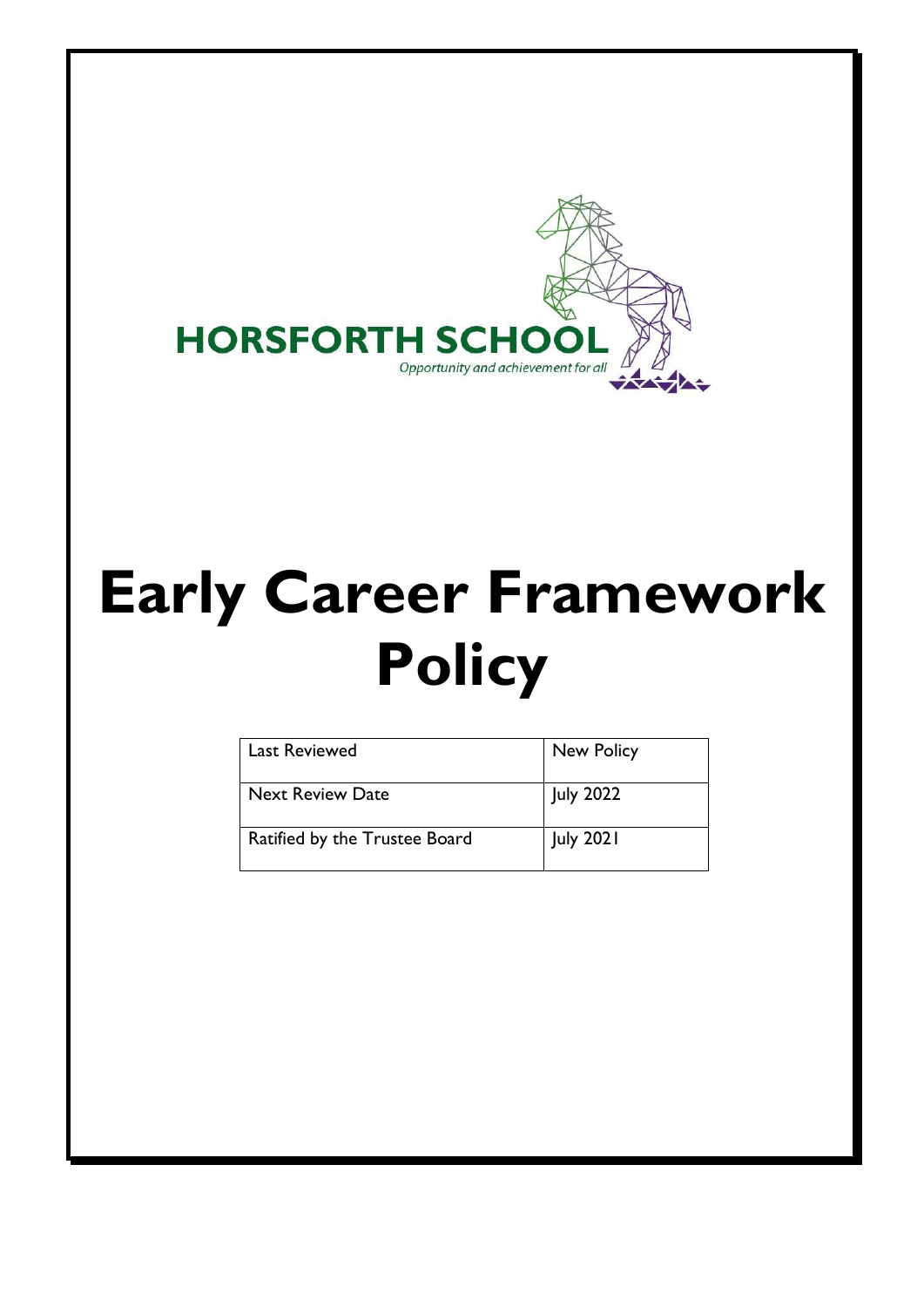# **Early Career Framework Policy**

# **1 Purpose**

Statutory induction is the bridge between initial teacher training and a career in teaching. It combines a structured programme of development, support and professional dialogue, underpinned by the Early Career Framework, with monitoring and an assessment of performance against the Teachers' Standards. The programme should support the **early career teacher** (ECT) and provide them with the necessary training to ensure that they can demonstrate that their performance against the Teachers' Standards is satisfactory by the end of the period. Induction should provide a foundation for ECTs and equip them with the tools to be an effective and successful teacher

# **2 Context**

Horsforth School operates within guidance and procedures set out by the Department for Education (DfE).

### **3 Evaluation**

This policy will be evaluated annually by the Trustee Board to ensure it is still fit for purpose. Circumstances may require more frequent modifications.

### **4 Authors**

This policy has been written by TMI in June 2021.

#### **5 Procedures**

Procedures to support this policy are appended as follows:

- Appendix 1: Roles and Responsibilities
- Appendix 2: Entitlement and Continuing Professional Development
- Appendix 3: Advice & Guidance for ECTs requiring additional support
- Appendix 4: Teachers' Standards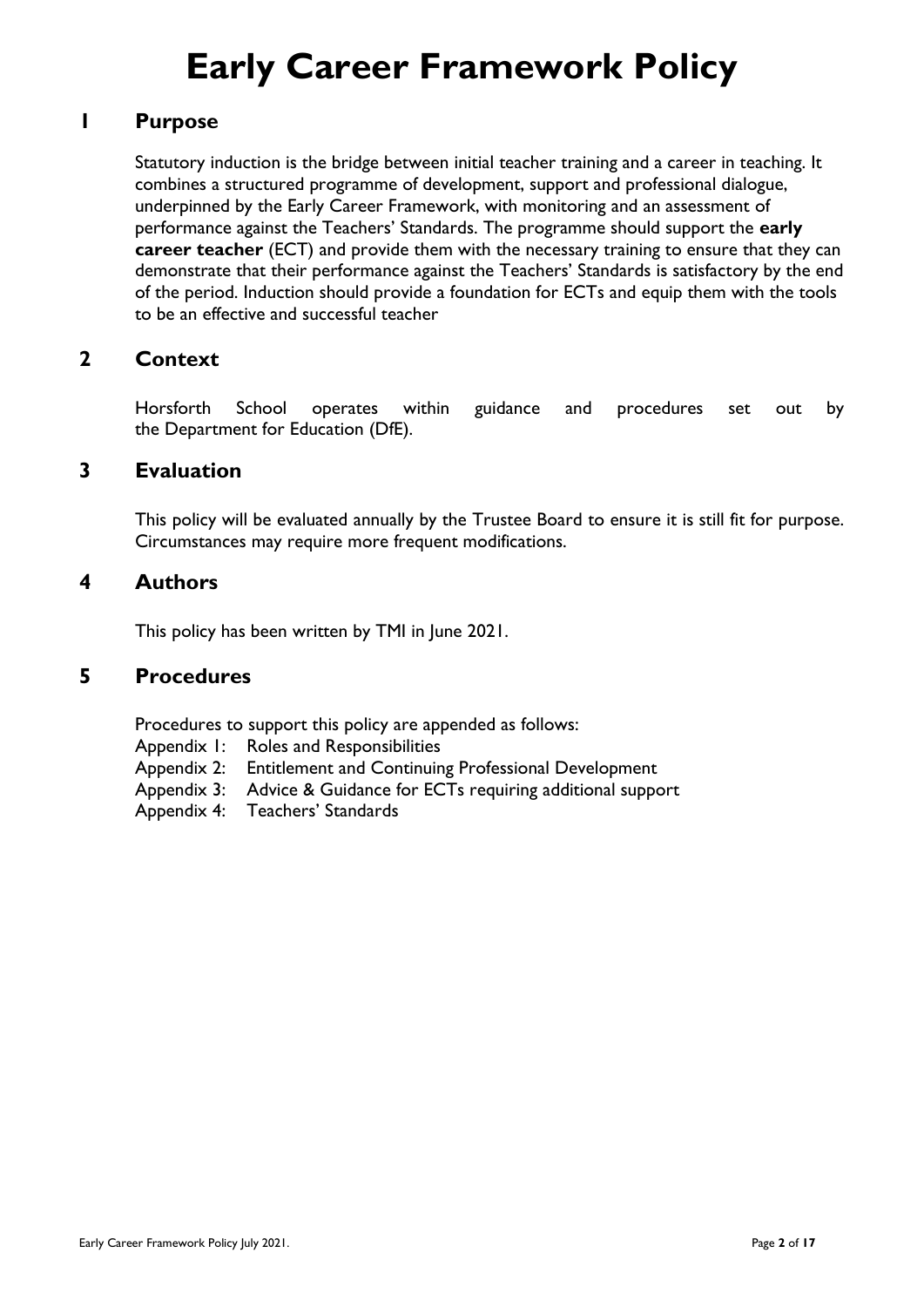#### **Appendix 1: Roles and Responsibilities**

This section summarises the roles and responsibilities of those involved in the induction process.

## *The ECT*

*The ECT is expected to:* 

• provide evidence that they have QTS and are eligible to start induction;

• meet with their induction tutor to discuss and agree priorities for their induction programme and keep these under review;

• agree with their induction tutor how best to use their reduced timetable allowance and guarantee engagement with their ECF-based induction programme;

• provide evidence of their progress against the Teachers' Standards (see para 1.8);

• participate fully in the agreed monitoring and development programme;

• raise any concerns with their induction tutor as soon as practicable;

• consult their appropriate body named contact at an early stage if there are, or may be, difficulties in resolving issues with their tutor/within the institution;

• keep track of and participate effectively in the scheduled classroom observations, progress reviews and formal assessment meetings;

• agree with their induction tutor the start and end dates of the induction period/part periods and the dates of any absences from work during any period/part period; and

• retain copies of all assessment reports.

### *Headteachers and principals*

*The headteacher/principal is, along with the appropriate body, jointly responsible for the monitoring, support and assessment of the ECT during induction, and is expected to:* 

• check that the ECT has been awarded QTS;

• clarify whether the teacher needs to serve an induction period or is exempt;

• agree, in advance of the ECT starting the induction programme, which body will act as the appropriate body;

• notify the appropriate body when an ECT is taking up a post in which they will be undertaking induction; • ensure that the requirements for a suitable post for induction are met;

- ensure the induction tutor has the ability and sufficient time to carry out their role effectively;
- ensure that the mentor has the ability and sufficient time to carry out their role effectively;

• ensure an appropriate ECF-based induction programme is in place;

• ensure the ECT's progress is reviewed regularly, including through observations of and feedback on their teaching;

• ensure that assessments are carried out and reports completed and sent to the appropriate body;

• maintain and retain accurate records of employment that will count towards the induction period;

• ensure that all monitoring and record keeping is done in the most streamlined and least burdensome way;

• make the Trustee Board aware of the arrangements that have been put in place to support ECTs serving induction;

• make a recommendation to the appropriate body on whether the ECT's performance against the Teachers' Standards is satisfactory or requires an extension;

• participate appropriately in the appropriate body's quality assurance procedures; and

• retain all relevant documentation/evidence/forms on file for six years.

*There may also be circumstances where the headteacher/principal is expected to:* 

• obtain interim assessments from the ECT's previous post;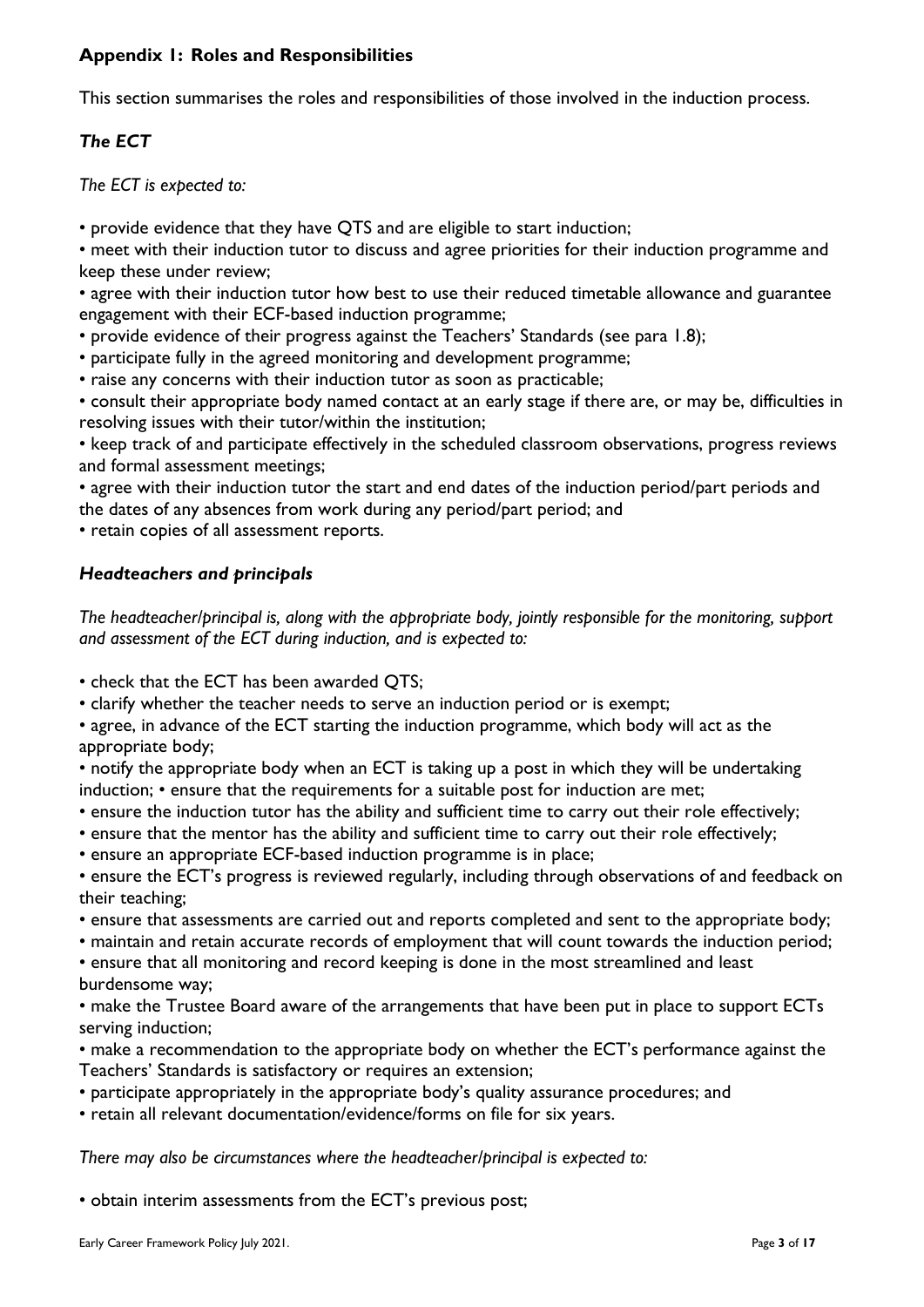• act early, alerting the appropriate body when necessary, in cases where an ECT may be at risk of not completing induction satisfactorily;

• ensure third-party observation of an ECT who may be at risk of not performing satisfactorily against the Teachers' Standards;

• notify the appropriate body as soon as absences total 30 days or more;

• periodically inform the Trustee Board about the institution's induction arrangements;

• advise and agree with the appropriate body where, in exceptional cases, it may be appropriate to reduce the length of the induction period or deem that it has been satisfactorily completed;

• consult with the appropriate body in cases where a part-time ECT has completed a period covering, but not equivalent to, two school years and has met the necessary requirements to reduce induction;

• provide interim assessment reports for staff moving school in between formal assessment periods; and

• notify the appropriate body when an ECT serving induction leaves the institution.

*In addition to the above, headteachers/principals of FE institutions, independent schools, academies and free schools, BSOs and nursery schools should also ensure the ECT's post and responsibilities comply with the specific requirements for statutory induction in these settings.* 

#### *Induction tutors*

*The induction tutor (or the headteacher/principal if carrying out this role) is expected to:* 

• provide, or coordinate, guidance for the ECT's professional development (with the appropriate body where necessary);

• carry out regular progress reviews throughout the induction period;

• undertake two formal assessment meetings during the total induction period coordinating input from other colleagues as appropriate (normally one at the end of term three and one at the end of term six, or pro rata for part-time staff);

• carry out progress reviews in terms where a formal assessment does not occur;

• inform the ECT following progress review meetings of the determination of their progress against the Teachers' Standards and share progress review records with the ECT, headteacher and appropriate body;

• inform the ECT during the assessment meeting of the judgements to be recorded in the formal assessment record and invite the ECT to add their comments;

• ensure that the ECT's teaching is observed and feedback provided;

• ensure ECTs are aware of how, both within and outside the institution, they can raise any concerns about their induction programme or their personal progress;

• take prompt, appropriate action if an ECT appears to be having difficulties; and

• ensure that all monitoring and record keeping is done in the most streamlined and least

burdensome way, and that requests for evidence from ECTs do not require new documentation but draw on existing working documents.

#### *Mentors*

*The mentor (or the induction tutor if carrying out this role) is expected to:* 

• regularly meet with the ECT for structured mentor sessions to provide effective targeted feedback;

• work collaboratively with the ECT and other colleagues involved in the ECT's induction within the

same school to help ensure the ECT receives a high-quality ECF-based induction programme;

• provide, or broker, effective support, including phase or subject specific mentoring and coaching; and

• take prompt, appropriate action if an ECT appears to be having difficulties.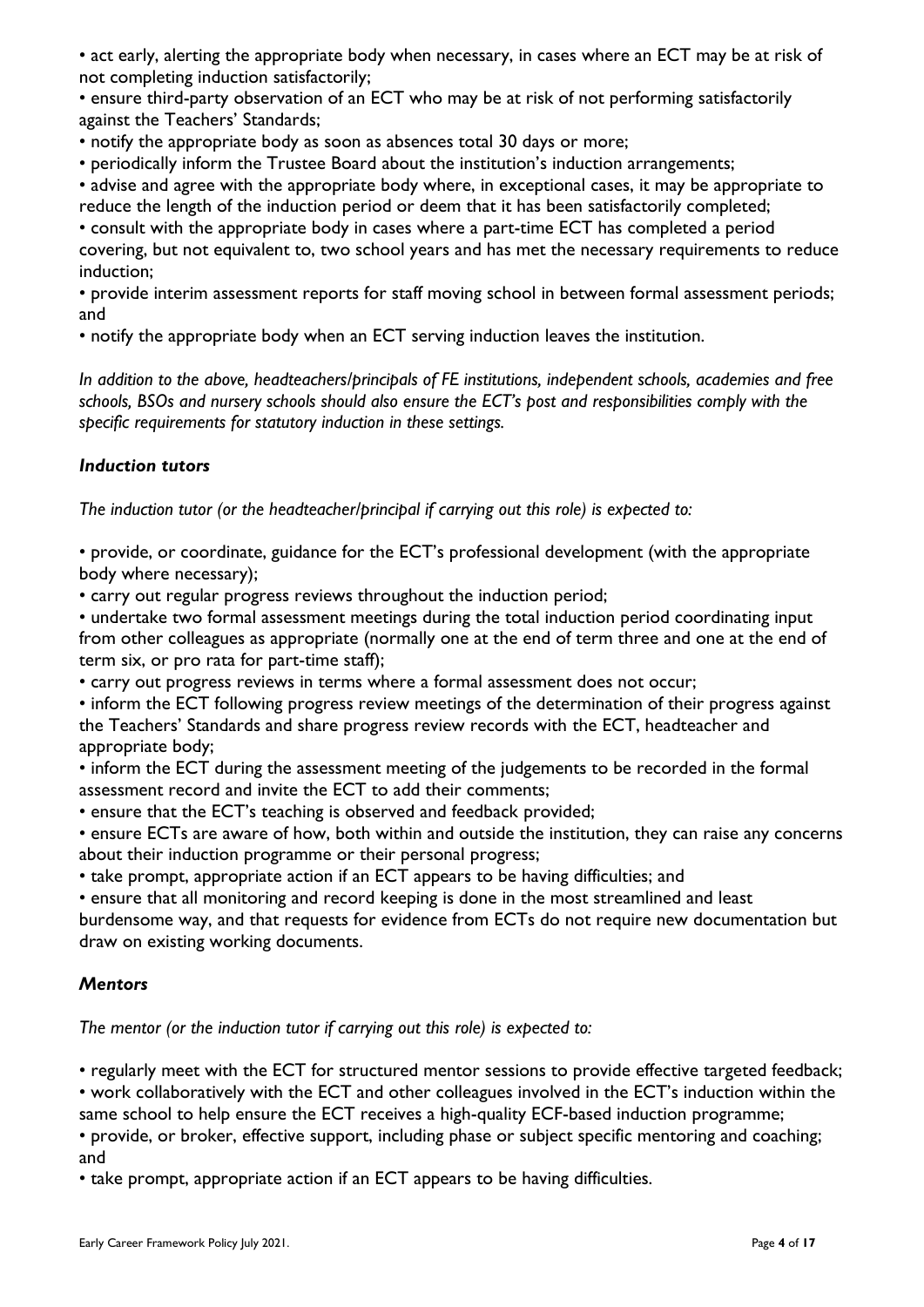#### *The Trustee Board*

#### *The Trustee Board:*

• should ensure compliance with the requirement to have regard to this guidance;

• should be satisfied that the institution has the capacity to support the ECT;

• should ensure the headteacher/principal is fulfilling their responsibility to meet the requirements of a suitable post for induction;

• must investigate concerns raised by an individual ECT as part of the institution's agreed grievance procedures;

• can seek guidance from the appropriate body on the quality of the institution's induction

arrangements and the roles and responsibilities of staff involved in the process; and

• can request general reports on the progress of an ECT.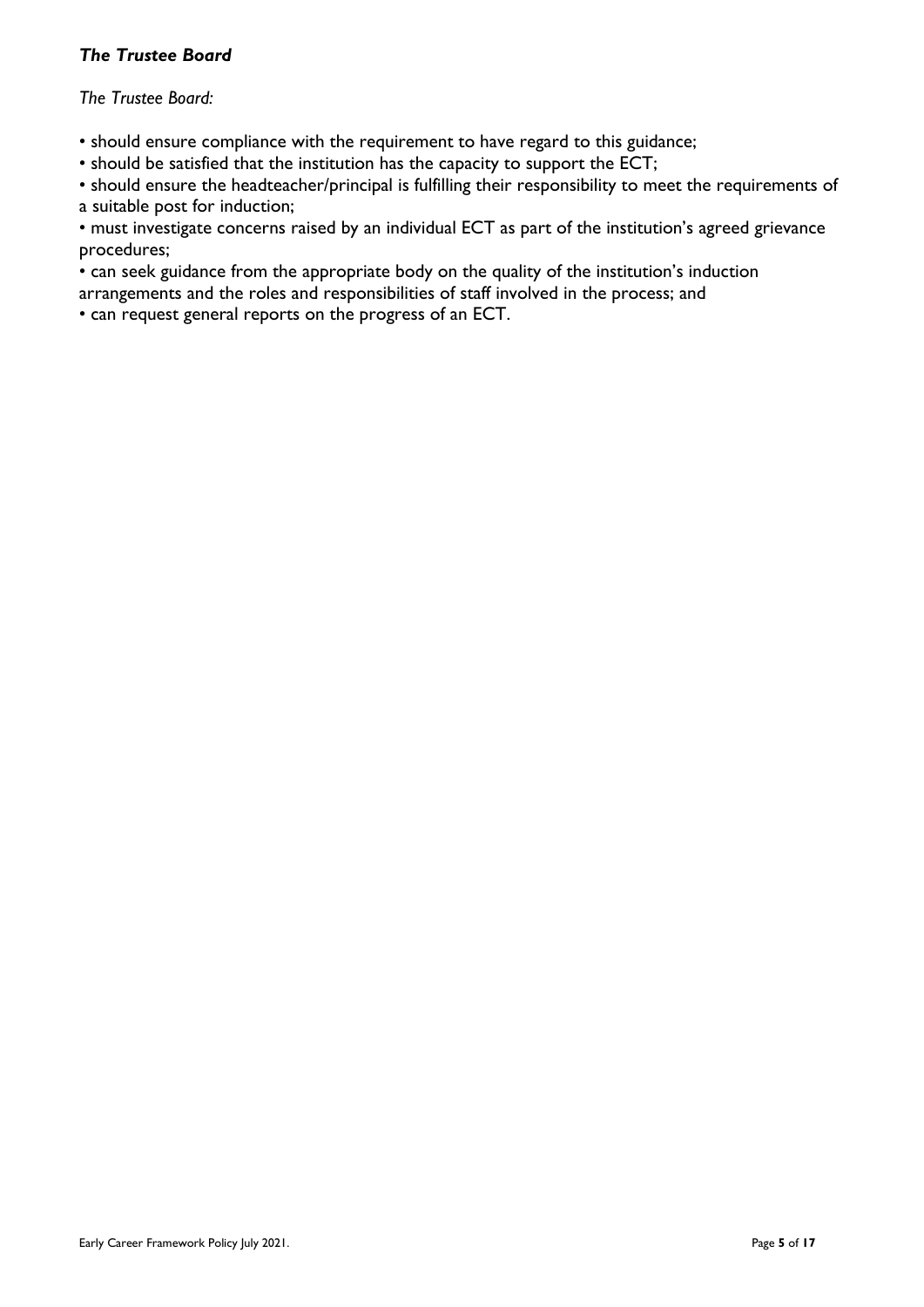### **Appendix 2: Entitlement and Continuing Professional Development**

Our induction programme ensures that early career teachers are provided with the support and monitoring to help them fulfil their professional duties and meet the requirements of the Teachers' Standards for satisfactory completion of induction. It builds on their knowledge, skills and achievements in relation to standards for the award for qualified teacher status (QTS).

The key aspects of the induction programme for ECTs at Horsforth School are as follows. Further details of this and the school documentation which is shared with ECTs can be found in Appendix 1.

- Access to an induction programme delivered by Leeds Teaching School hub and UCL, that will commence upon appointment;
- **EXECUTED 15 In Structured visits to the school prior to taking up appointment;**
- Help and guidance from an induction tutor who is adequately prepared for the role;
- Regular meetings with mentor, senior managers, subject coordinators and other key staff where appropriate;
- **E** Time and regular opportunities to meet with other ECTs and teachers who have recently completed their induction programme;
- Observe experienced colleagues teaching;
- Continual Professional Development through Incremental Coaching Scheme;
- Experienced colleagues will model aspects of good practice so that the ECT can focus attention on particular areas of teaching through observation;
- Early warning of the risk of failure will be given and the school's concerns communicated to the LA without delay.

Where an ECT has continuing difficulties further support, advice and direction will be given. Areas of concern will be re-defined and clarified and the necessary improvements required clearly set out according to the LA's *Advice and Guidance for ECTs Who Require Additional Support.*

Where necessary, the Headteacher/ECT Co-ordinator will support the induction tutor and ECT in observations and planning an appropriate programme to ensure satisfactory completion of the ECT programme and that all steps have been taken to help a failing ECT improve.

#### **Raising Concerns**

An ECT is normally expected to raise any concerns about their induction programme with their induction tutor in the first instance. If the matter is not resolved, the ECT may notify the named contact at the appropriate body who should, as soon as possible, investigate the issues raised.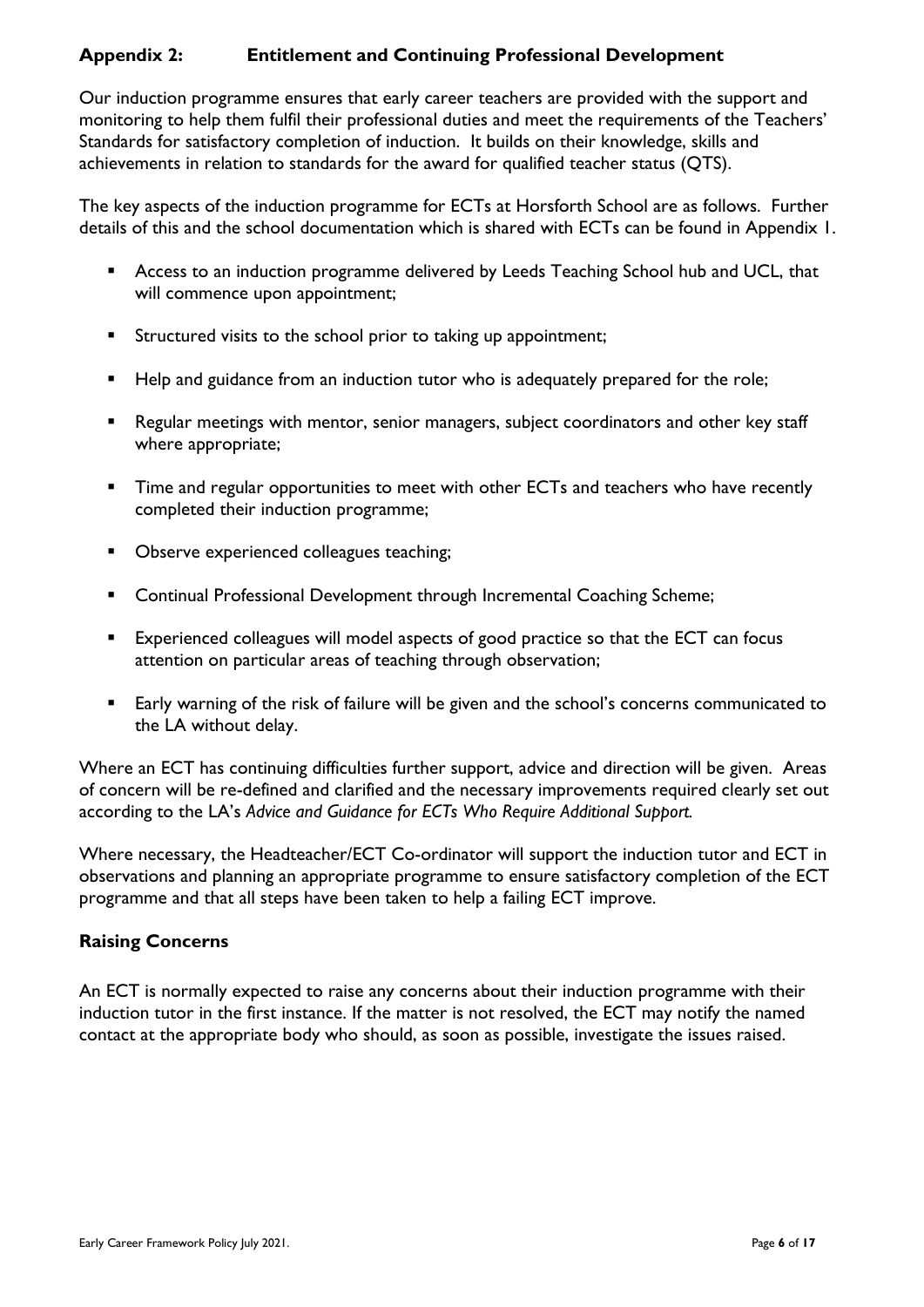#### *Unsatisfactory progress and appeals*

#### *Putting in place additional monitoring and support*

Where the induction tutor determines during the progress review that the ECT is not making satisfactory progress against the Teachers' Standards, they should state this clearly within the progress review record and clearly outline the support plan they have put in place to assist the ECT in getting back on track. The induction tutor is expected to notify the appropriate body of this determination and share both the progress review record and support plan for the appropriate body to review.

If it becomes apparent that an ECT is not making satisfactory progress in the first formal assessment, the appropriate body should be informed, and the headteacher/principal should ensure that additional monitoring and support measures are put in place immediately. It is important that the ECT is made aware of where they need to improve their practice and given every opportunity to raise their performance.

The headteacher/principal and the appropriate body should be satisfied that:

• areas in which improvement is needed have been correctly identified;

• appropriate objectives have been set to guide the ECT towards satisfactory performance against the Teachers' Standards; and

• an effective support programme is in place to help the ECT improve their performance.

If the ECT's progress is still unsatisfactory in subsequent progress reviews following the first assessment point, induction tutors should continue to deliver progress reviews as set out above, including reviewing and revising the ECT's objectives and support plan, linking these with the Teachers' Standards and sharing with the ECT, headteacher and appropriate body.

#### *Action if performance is still unsatisfactory*

Where there are still concerns about the ECT's progress between formal assessment one and two the induction tutor should explain to the ECT the consequences of failure to complete the induction period satisfactorily and discuss fully with the ECT:

• the identified weaknesses;

• the agreed objectives previously set in relation to the requirements for the satisfactory completion of induction, updating these as necessary;

- details of additional monitoring and support put in place;
- the evidence used to inform the judgement; and
- details of the improvement plan for the next assessment period.

As with all progress reviews, the progress review record should capture the ECT's unsatisfactory performance against the Teachers' Standards and be shared with the appropriate body alongside the corresponding support plan.

The completion of the assessment report will reflect the current rate of progress and brief details of the issues discussed.

#### *Action in the event of serious capability problems*

Early Career Framework Policy July 2021. Page **7** of **17** In a few particularly serious cases it may be necessary to instigate capability procedures at a stage before the end of the induction period, which may lead to dismissal before the end of the induction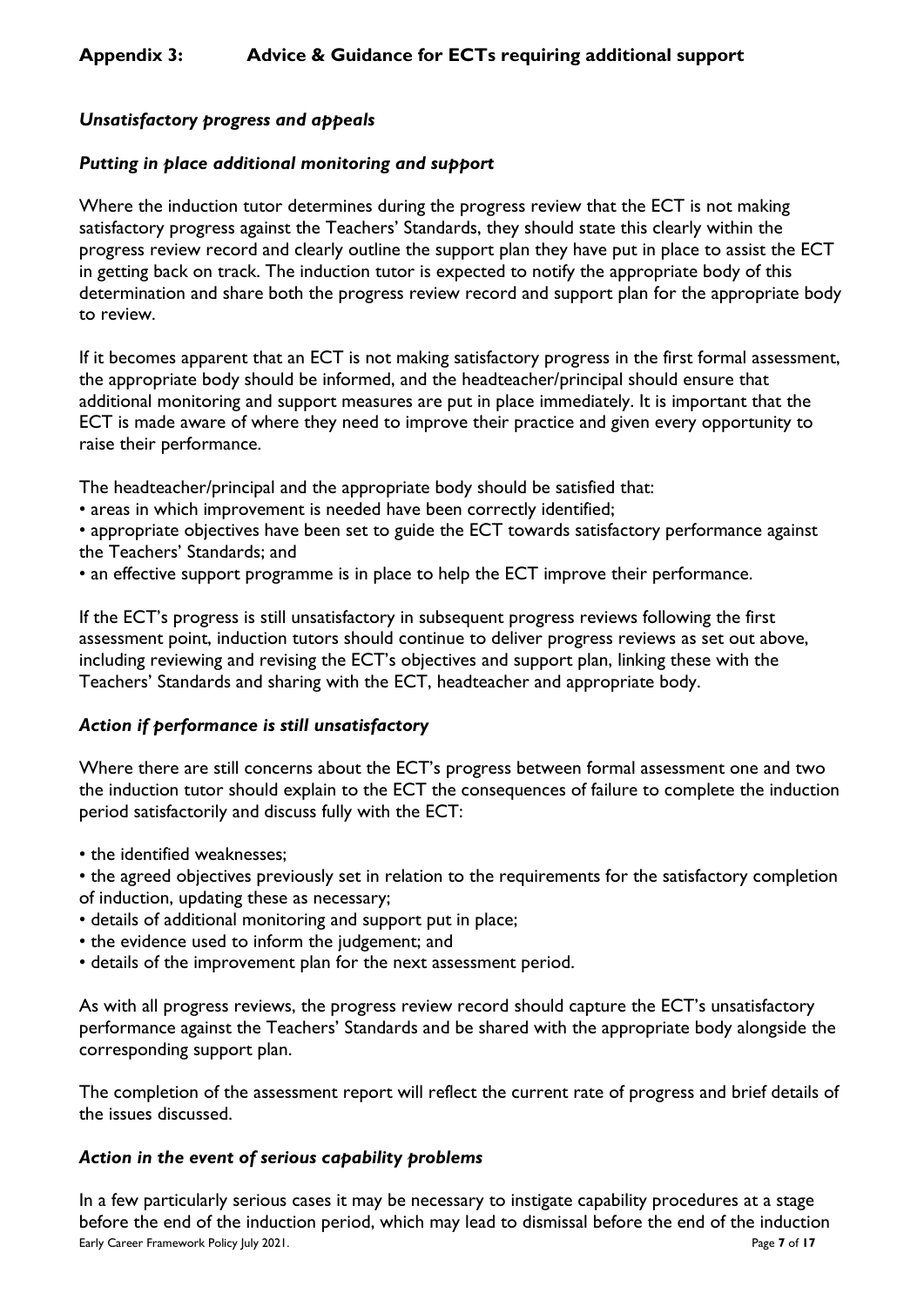period. If this is the case, for as long as the ECT remains at the institution the induction process must continue in parallel with the capability procedure. The appropriate body should be informed.

Dismissal on the grounds of capability before the end of the induction period does not prevent the ECT from completing induction at another institution, as all ECTs must complete a full induction period before they can be judged to have failed induction.

#### *Making an appeal against a decision by the appropriate body*

If an ECT fails induction, or has their induction extended, the appropriate body must advise the ECT of their right to appeal, who to appeal to, and the time limit for doing so. In England, the Appeals Body is the Teaching Regulation Agency, which acts on behalf of the Secretary of State. For induction completed in Wales, the Appeals Body is the Education Workforce Council.

Further guidance about the appeals process is available at: https://www.gov.uk/government/publications/induction-appealsprocedures

#### *ECTs completing induction in more than one institution simultaneously*

In all cases where induction is served in more than one institution simultaneously, one headteacher/principal acts as the lead headteacher/principal.

The lead headteacher/principal:

• Is expected to ensure that they are satisfied that all posts are suitable for induction, and provide a fair opportunity for the ECT to demonstrate that they have performed satisfactorily against all of the Teachers' Standards by the end of the induction period;

• is responsible for consulting with and gathering evidence from the other headteachers/principals; • should also, in the case of unattached teachers, where appropriate, consult the Head of Service

from the local authority; and

• having coordinated the evidence, make the recommendation to the appropriate body on whether the ECT has performed satisfactorily against all of the Teachers' Standards. Methods of sharing information and gathering evidence for progress reviews, classroom observation and formal assessments should be clear to all those involved in the process, including the ECT.

In all cases where induction is served in more than one institution simultaneously, it is essential that one appropriate body takes the lead in making the decision, following the recommendation from the lead headteacher/principal.

For ECTs serving induction in more than one institution simultaneously, the separate contracts are added together to calculate the number of days in which induction must be served, and recorded by the lead headteacher/principal. Each separate contract of employment must meet the minimum period criteria.

#### *Completing the induction period*

An ECT completes their induction period when they have served:

• the full-time equivalent of two standard school years (usually six terms, based on a school year of three terms); or

• a reduced period of a minimum of one term (as agreed with the appropriate body) based on previous teaching experience; or

• a reduced period of induction for part time teachers covering but not equivalent to two years (as agreed with the appropriate body); or

• an extension to that period, as a consequence of absences occurring during the period; or

Early Career Framework Policy July 2021. Page **8** of **17** • an extension following a decision by the appropriate body or the Appeals Body.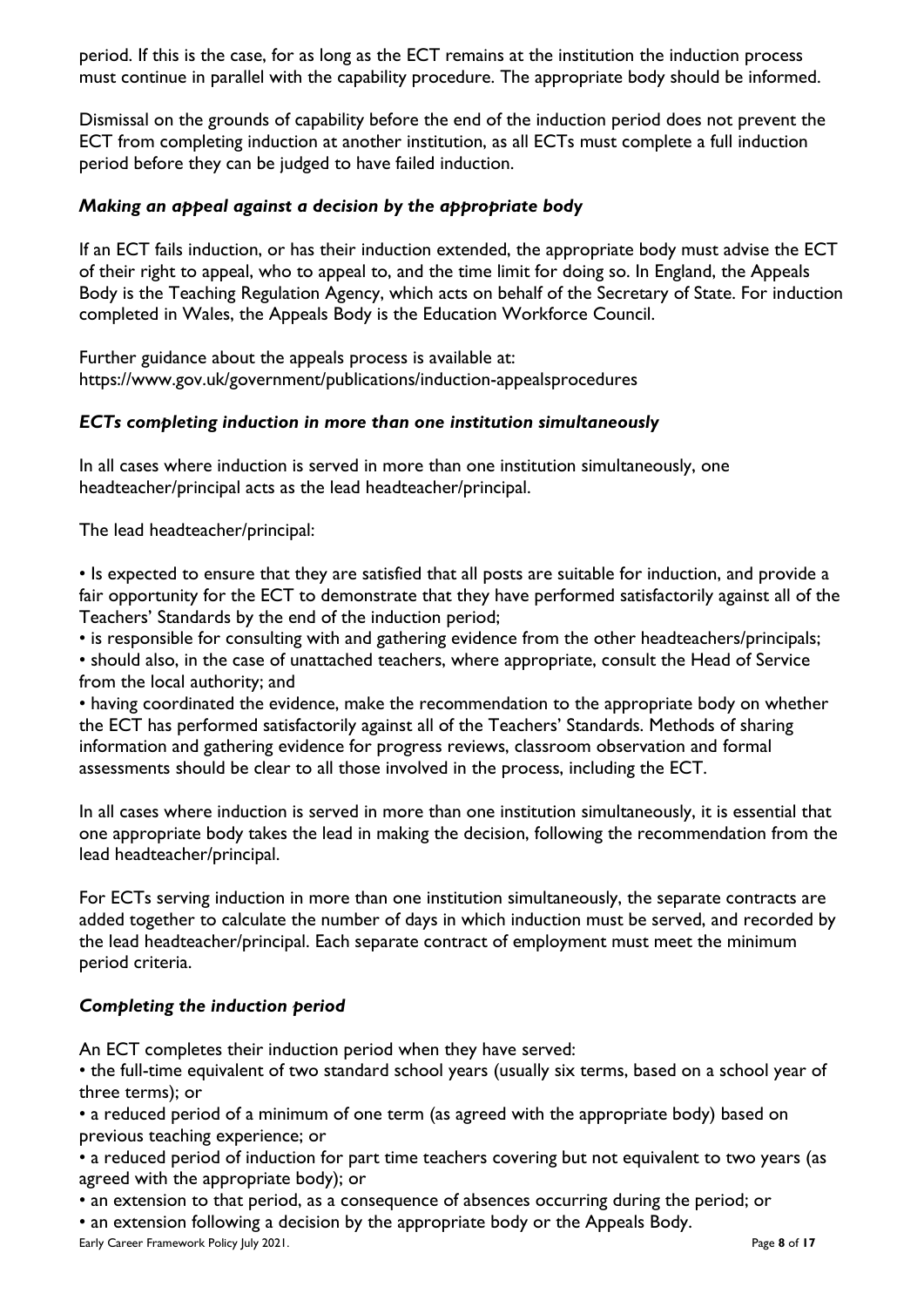The appropriate body makes the final decision as to whether an ECT's performance against the Teachers' Standards is satisfactory, drawing on the recommendation of the headteacher/principal.

Within 20 working days of receiving the headteacher's/principal's recommendation, the appropriate body must decide whether the ECT:

• has performed satisfactorily against the Teachers' Standards and thereby satisfactorily completed their induction period;

- requires an extension of the induction period; or
- has failed to satisfactorily complete the induction period.

In making this decision the appropriate body must take into account the headteacher's/principal's recommendation and all available evidence including any written representations from the ECT.

The appropriate body must, within three working days of making the decision, make written notification of the decision to: the ECT; the headteacher/principal (in whose institution the ECT was working at the end of their induction); and the employer (if other than the appropriate body itself). They must also notify the Teaching Regulation Agency, and should do so within three working days in the case of decisions to fail or extend the ECT's induction, and via the termly return for other notifications.

If the appropriate body decides to extend the period of induction or that the ECT has failed to complete their induction period satisfactorily, they must inform the ECT of their right to appeal against this decision, with the name and address of the Appeals Body (the Teaching Regulation Agency), and the deadline for submitting an appeal. The ECT must notify the Teaching Regulation **Agency that they wish to appeal the decision within 20 working days, after which the right of appeal expires except in exceptional circumstances**.

Failure to complete the induction period satisfactorily means that the ECT is no longer eligible to be employed as a teacher in a maintained school, a maintained nursery school, a non-maintained special school or a pupil referral unit. However, this does not prevent them from teaching in other settings where statutory induction is not mandatory.

An ECT working in a relevant school who has failed induction must be dismissed within ten working days of them giving notice that they do not intend to exercise their right to appeal, or from when the time limit for making an appeal expires without an appeal being brought. If the ECT's appeal is heard, and they have been judged as having failed induction, the employer should dismiss the ECT within ten working days of being told of the outcome of the hearing.

The Teaching Regulation Agency must ensure that the name of the person who has failed induction is included on the list of persons who have failed to satisfactorily complete an induction period and notify them of their inclusion. This must only be done once the time limit for making an appeal against the decision has expired or following dismissal of such an appeal.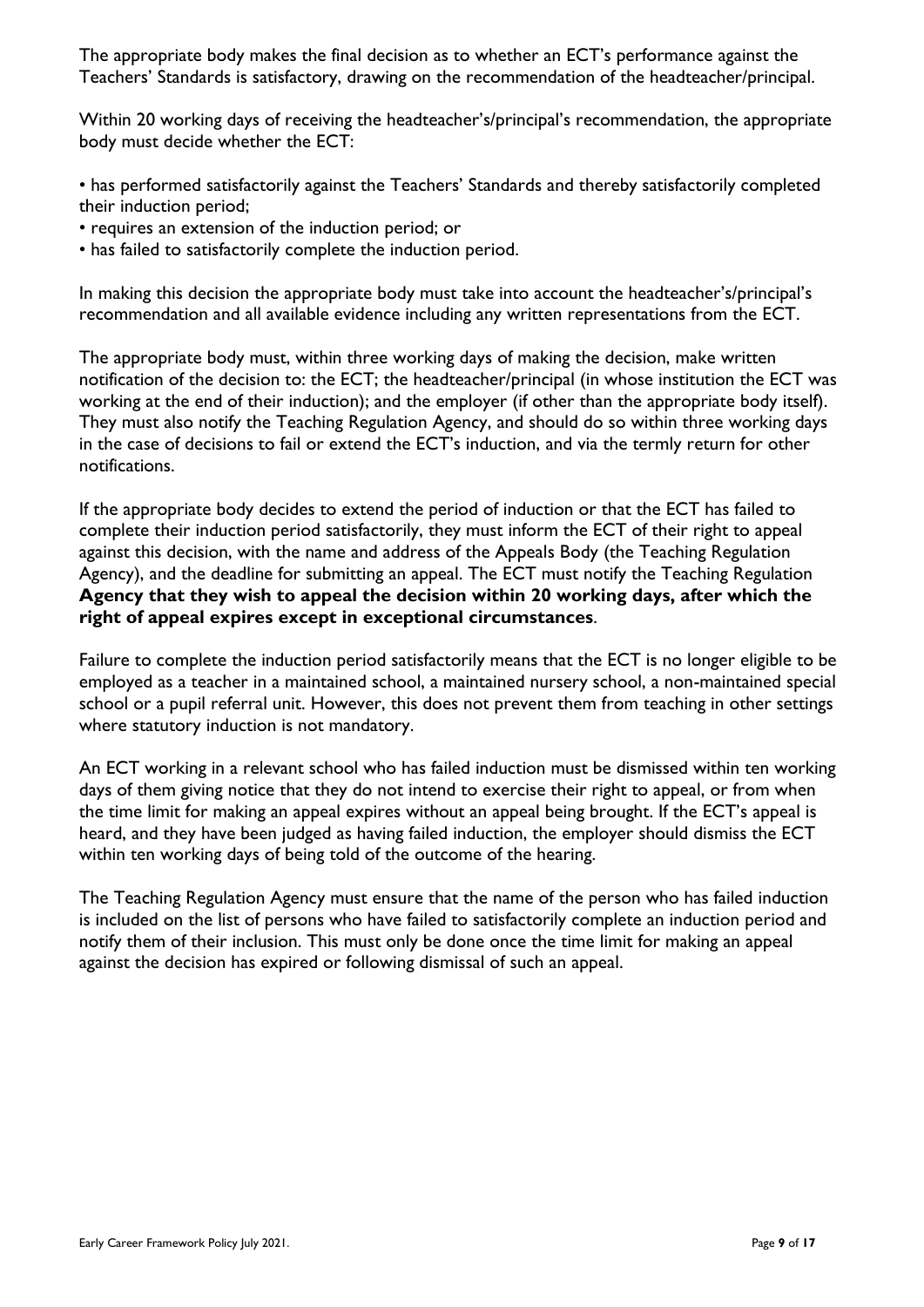| High Expectations (Standard I - Set high expectations)                                                                                                                                                                                                                                                                                                                                                                                                                                                                                                                                                                 |                                                                                                                                                                                                                                                                                                                                                                                                                                                                                                                                                                               |
|------------------------------------------------------------------------------------------------------------------------------------------------------------------------------------------------------------------------------------------------------------------------------------------------------------------------------------------------------------------------------------------------------------------------------------------------------------------------------------------------------------------------------------------------------------------------------------------------------------------------|-------------------------------------------------------------------------------------------------------------------------------------------------------------------------------------------------------------------------------------------------------------------------------------------------------------------------------------------------------------------------------------------------------------------------------------------------------------------------------------------------------------------------------------------------------------------------------|
| Learn that                                                                                                                                                                                                                                                                                                                                                                                                                                                                                                                                                                                                             | Learn how to                                                                                                                                                                                                                                                                                                                                                                                                                                                                                                                                                                  |
| I. Teachers have the ability to affect and improve the<br>wellbeing, motivation and behaviour of their pupils.<br>2. Teachers are key role models, who can influence the<br>attitudes, values and behaviours of their pupils.<br>3. Teacher expectations can affect pupil outcomes; setting<br>goals that challenge and stretch pupils is essential.<br>4. Setting clear expectations can help communicate shared<br>values that improve classroom and school culture.<br>5. A culture of mutual trust and respect supports effective<br>relationships.<br>6. High-quality teaching has a long-term positive effect on | Communicate a belief in the academic potential of all<br>pupils, by:<br>• Using intentional and consistent language that promotes<br>challenge and aspiration.<br>• Setting tasks that stretch pupils, but which are achievable, within<br>a challenging curriculum.<br>• Creating a positive environment where making mistakes and<br>learning from them and the need for effort and perseverance are<br>part of the daily routine.<br>• Seeking opportunities to engage parents and carers in the<br>education of their children (e.g. proactively highlighting successes). |
| pupils' life chances, particularly for children from<br>disadvantaged backgrounds.                                                                                                                                                                                                                                                                                                                                                                                                                                                                                                                                     | Demonstrate consistently high behavioural                                                                                                                                                                                                                                                                                                                                                                                                                                                                                                                                     |
|                                                                                                                                                                                                                                                                                                                                                                                                                                                                                                                                                                                                                        | expectations, by:                                                                                                                                                                                                                                                                                                                                                                                                                                                                                                                                                             |
|                                                                                                                                                                                                                                                                                                                                                                                                                                                                                                                                                                                                                        | • Creating a culture of respect and trust in the classroom that<br>supports all pupils to succeed (e.g. by modelling the types of<br>courteous behaviour expected of pupils).                                                                                                                                                                                                                                                                                                                                                                                                 |
|                                                                                                                                                                                                                                                                                                                                                                                                                                                                                                                                                                                                                        | • Teaching and rigorously maintaining clear behavioural<br>expectations (e.g. for contributions, volume level and<br>concentration).                                                                                                                                                                                                                                                                                                                                                                                                                                          |
|                                                                                                                                                                                                                                                                                                                                                                                                                                                                                                                                                                                                                        | • Applying rules, sanctions and rewards in line with school policy,                                                                                                                                                                                                                                                                                                                                                                                                                                                                                                           |
|                                                                                                                                                                                                                                                                                                                                                                                                                                                                                                                                                                                                                        | escalating behaviour incidents as appropriate.                                                                                                                                                                                                                                                                                                                                                                                                                                                                                                                                |
|                                                                                                                                                                                                                                                                                                                                                                                                                                                                                                                                                                                                                        | • Acknowledging and praising pupil effort and emphasising<br>progress being made.                                                                                                                                                                                                                                                                                                                                                                                                                                                                                             |
| <b>Notes</b>                                                                                                                                                                                                                                                                                                                                                                                                                                                                                                                                                                                                           |                                                                                                                                                                                                                                                                                                                                                                                                                                                                                                                                                                               |

*Learn that…* statements are informed by the best available educational research; references and further reading are provided below.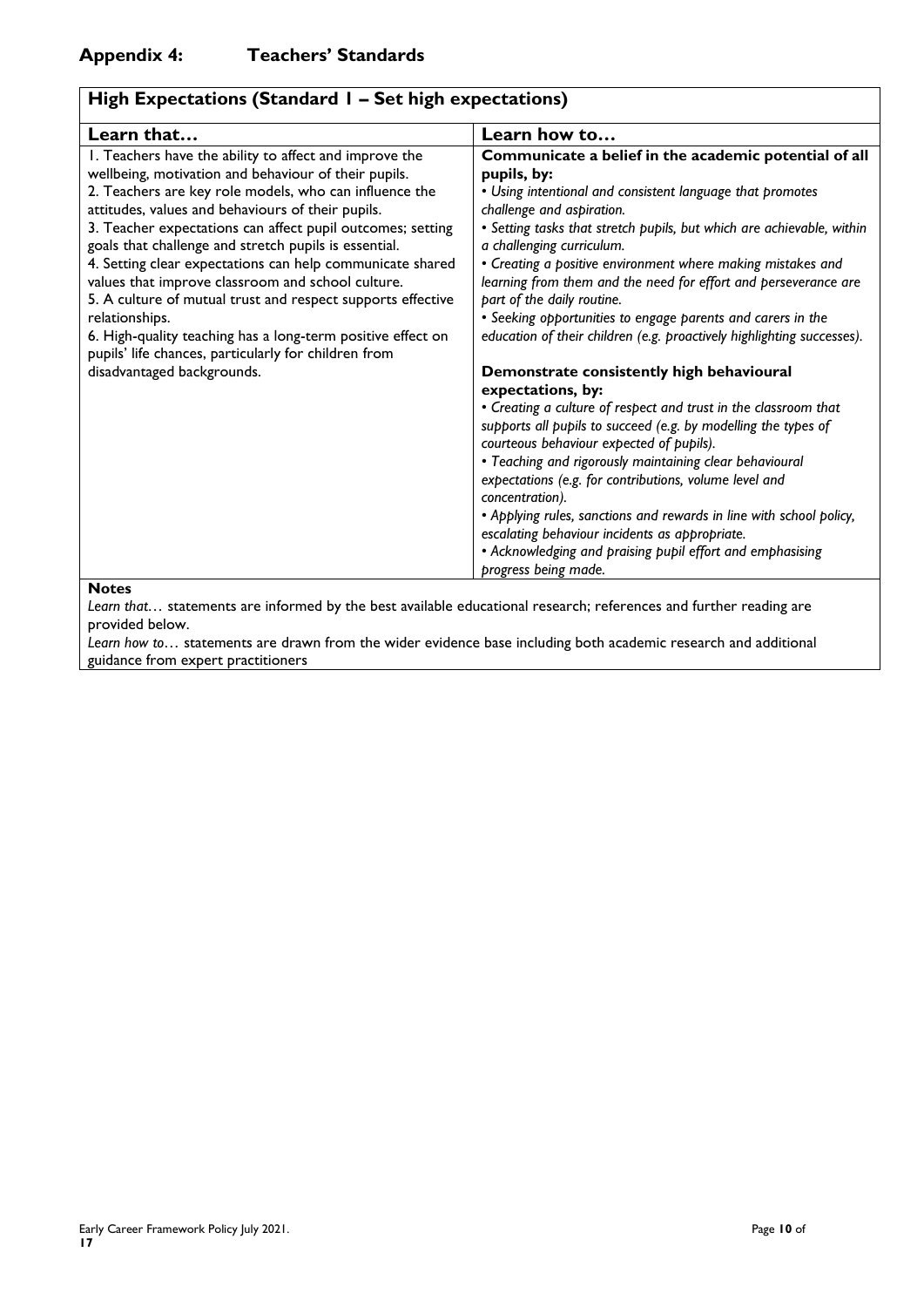| Pupils Learn (Standard 2 - Promote good progress)                                                                                                                                                                                                                                                                                                                                                                                                                                                                                                                                                                                                                                                                                                                                                                                                                                                                                                                                                                                                                                                                                                                                                                                                                                                                                                 |                                                                                                                                                                                                                                                                                                                                                                                                                                                                                                                                                                                                                                                                                                                                                                                                                                                                                                                                                                                                                                                                                                                                                                                                                                                                                                                                                                                                                                                                                                                                      |
|---------------------------------------------------------------------------------------------------------------------------------------------------------------------------------------------------------------------------------------------------------------------------------------------------------------------------------------------------------------------------------------------------------------------------------------------------------------------------------------------------------------------------------------------------------------------------------------------------------------------------------------------------------------------------------------------------------------------------------------------------------------------------------------------------------------------------------------------------------------------------------------------------------------------------------------------------------------------------------------------------------------------------------------------------------------------------------------------------------------------------------------------------------------------------------------------------------------------------------------------------------------------------------------------------------------------------------------------------|--------------------------------------------------------------------------------------------------------------------------------------------------------------------------------------------------------------------------------------------------------------------------------------------------------------------------------------------------------------------------------------------------------------------------------------------------------------------------------------------------------------------------------------------------------------------------------------------------------------------------------------------------------------------------------------------------------------------------------------------------------------------------------------------------------------------------------------------------------------------------------------------------------------------------------------------------------------------------------------------------------------------------------------------------------------------------------------------------------------------------------------------------------------------------------------------------------------------------------------------------------------------------------------------------------------------------------------------------------------------------------------------------------------------------------------------------------------------------------------------------------------------------------------|
| Learn that                                                                                                                                                                                                                                                                                                                                                                                                                                                                                                                                                                                                                                                                                                                                                                                                                                                                                                                                                                                                                                                                                                                                                                                                                                                                                                                                        | Learn how to                                                                                                                                                                                                                                                                                                                                                                                                                                                                                                                                                                                                                                                                                                                                                                                                                                                                                                                                                                                                                                                                                                                                                                                                                                                                                                                                                                                                                                                                                                                         |
| I. Learning involves a lasting change in pupils' capabilities or<br>understanding.<br>2. Prior knowledge plays an important role in how pupils<br>learn; committing some key facts to their long-term<br>memory is likely to help pupils learn more complex ideas.<br>3. An important factor in learning is memory, which can be<br>thought of as comprising two elements: working memory<br>and long-term memory.<br>4. Working memory is where information that is being<br>actively processed is held, but its capacity is limited and can<br>be overloaded.<br>5. Long-term memory can be considered as a store of<br>knowledge that changes as pupils learn by integrating new<br>ideas with existing knowledge.<br>6. Where prior knowledge is weak, pupils are more likely<br>to develop misconceptions, particularly if new ideas are<br>introduced too quickly.<br>7. Regular purposeful practice of what has previously been<br>taught can help consolidate material and help pupils<br>remember what they have learned.<br>8. Requiring pupils to retrieve information from memory,<br>and spacing practice so that pupils revisit ideas after a gap<br>are also likely to strengthen recall.<br>9. Worked examples that take pupils through each step of<br>a new process are also likely to support pupils to learn.<br><b>Notes</b> | Avoid overloading working memory, by:<br>• Taking into account pupils' prior knowledge when planning how<br>much new information to introduce.<br>• Breaking complex material into smaller steps (e.g. using partially<br>completed examples to focus pupils on the specific steps).<br>• Reducing distractions that take attention away from what is<br>being taught (e.g. keeping the complexity of a task to a minimum,<br>so that attention is focused on the content).<br>Build on pupils' prior knowledge, by:<br>• Identifying possible misconceptions and planning how to prevent<br>these forming.<br>. Linking what pupils already know to what is being taught (e.g.<br>explaining how new content builds on what is already known).<br>• Sequencing lessons so that pupils secure foundational knowledge<br>before encountering more complex content.<br>• Encouraging pupils to share emerging understanding and points<br>of confusion so that misconceptions can be addressed.<br>Increase likelihood of material being retained, by:<br>• Balancing exposition, repetition, practice and retrieval of critical<br>knowledge and skills.<br>• Planning regular review and practice of key ideas and concepts<br>over time.<br>• Designing practice, generation and retrieval tasks that provide<br>just enough support so that pupils experience a high success rate<br>when attempting challenging work.<br>• Increasing challenge with practice and retrieval as knowledge<br>becomes more secure (e.g. by removing |
| Learn that statements are informed by the best available educational research; references and further reading are                                                                                                                                                                                                                                                                                                                                                                                                                                                                                                                                                                                                                                                                                                                                                                                                                                                                                                                                                                                                                                                                                                                                                                                                                                 |                                                                                                                                                                                                                                                                                                                                                                                                                                                                                                                                                                                                                                                                                                                                                                                                                                                                                                                                                                                                                                                                                                                                                                                                                                                                                                                                                                                                                                                                                                                                      |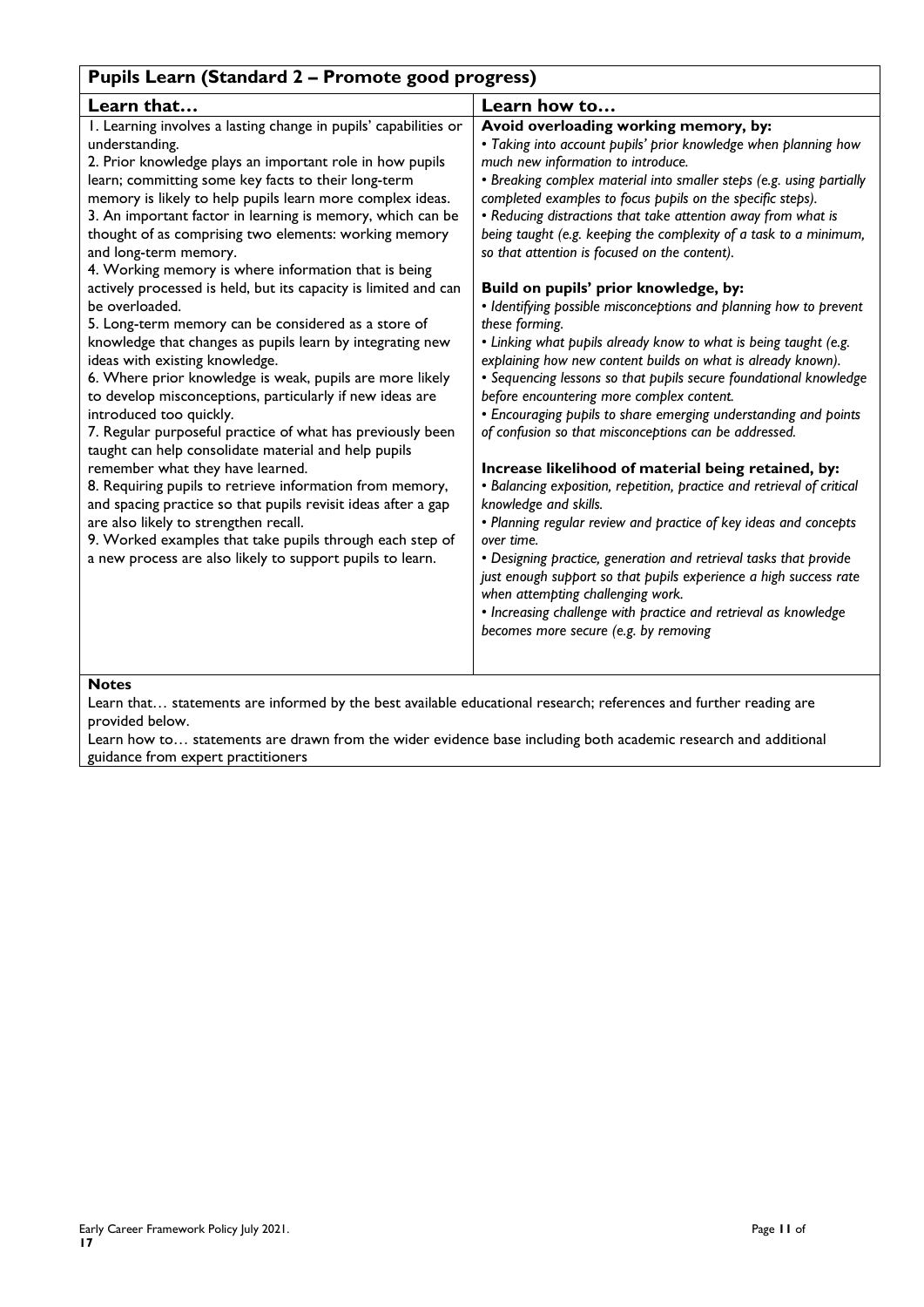# **Subject and Curriculum (Standard 3 – Demonstrate good subject and curriculum knowledge)**

| NIUWICUZC                                                                     |                                                                                   |
|-------------------------------------------------------------------------------|-----------------------------------------------------------------------------------|
| Learn that                                                                    | Learn how to                                                                      |
| 1. A school's curriculum enables it to set out its                            | Deliver a carefully sequenced and coherent curriculum, by:                        |
| vision for the knowledge, skills and values that its                          | • Identifying essential concepts, knowledge, skills and principles of the subject |
| pupils will learn, encompassing the national                                  | and providing opportunity for all pupils to learn and master these critical       |
| curriculum within a coherent wider vision for                                 | components.                                                                       |
| successful learning.                                                          | · Ensuring pupils' thinking is focused on key ideas within the subject.           |
| 2. Secure subject knowledge helps teachers to                                 | • Working with experienced colleagues to accumulate and refine a collection       |
| motivate pupils and teach effectively.                                        | of powerful analogies, illustrations, examples, explanations and                  |
| 3. Ensuring pupils master foundational concepts                               | demonstrations.                                                                   |
| and knowledge before moving on is likely to                                   | . Using resources and materials aligned with the school curriculum (e.g.          |
| build pupils' confidence and help them succeed.                               | textbooks or shared resources designed by experienced colleagues that             |
| 4. Anticipating common misconceptions within                                  | carefully sequence content).                                                      |
| particular subjects is also an important aspect of                            | • Being aware of common misconceptions and discussing with experienced            |
| curricular knowledge; working closely with                                    | colleagues how to help pupils master important concepts.                          |
| colleagues to develop an understanding of likely                              |                                                                                   |
| misconceptions is valuable.                                                   | Support pupils to build increasingly complex mental models,                       |
| 5. Explicitly teaching pupils the knowledge and                               | by:                                                                               |
| skills they need to succeed within particular                                 | • Discussing curriculum design with experienced colleagues and balancing          |
| subject areas is beneficial.                                                  | exposition, repetition, practice of critical skills and knowledge.                |
| 6. In order for pupils to think critically, they                              | • Revisiting the big ideas of the subject over time and teaching key concepts     |
| must have a secure understanding of knowledge                                 | through a range of examples.                                                      |
| within the subject area they are being asked to                               | • Drawing explicit links between new content and the core concepts and            |
|                                                                               | principles in the subject.                                                        |
| think critically about.<br>7. In all subject areas, pupils learn new ideas by |                                                                                   |
|                                                                               | Develop fluency, by:                                                              |
| linking those ideas to existing knowledge,                                    | • Providing tasks that support pupils to learn key ideas securely (e.g. quizzing  |
| organising this knowledge into increasingly                                   |                                                                                   |
| complex mental models (or "schemata");                                        | pupils so they develop fluency with times tables).                                |
| carefully sequencing teaching to facilitate this                              | • Using retrieval and spaced practice to build automatic recall of key            |
| process is important.                                                         | knowledge.                                                                        |
| 8. Pupils are likely to struggle to transfer what                             |                                                                                   |
| has been learnt in one discipline to a new or                                 | Help pupils apply knowledge and skills to other contexts, by:                     |
| unfamiliar context.                                                           | • Ensuring pupils have relevant domain-specific knowledge, especially when        |
| 9. To access the curriculum, early literacy                                   | being asked to think critically within a subject.                                 |
| provides fundamental knowledge; reading                                       | • Interleaving concrete and abstract examples, slowly withdrawing concrete        |
| comprises two elements: word reading and                                      | examples and drawing attention to the underlying structure of problems.           |
| language comprehension; systematic synthetic                                  |                                                                                   |
| phonics is the most effective approach for                                    | Develop pupils' literacy, by:                                                     |
| teaching pupils to decode.                                                    | • Demonstrating a clear understanding of systematic synthetic phonics,            |
| 10. Every teacher can improve pupils' literacy,                               | particularly if teaching early reading and spelling.                              |
| including by explicitly teaching reading, writing                             | • Supporting younger pupils to become fluent readers and to write fluently        |
| and oral language skills specific to individual                               | and legibly.                                                                      |
| disciplines                                                                   | • Teaching unfamiliar vocabulary explicitly and planning for pupils to be         |
|                                                                               | repeatedly exposed to high-utility and high-frequency vocabulary in what is       |
|                                                                               | taught.                                                                           |
|                                                                               | • Modelling reading comprehension by asking questions, making predictions,        |
|                                                                               | and summarising when reading.                                                     |
|                                                                               | • Promoting reading for pleasure (e.g. by using a range of whole class reading    |
|                                                                               | approaches and regularly reading high-quality texts to children).                 |
|                                                                               | • Modelling and requiring high-quality oral language, recognising that spoken     |
|                                                                               | language underpins the development of reading and writing (e.g. requiring         |
|                                                                               | pupils to respond to questions in full sentences, making use of relevant          |
|                                                                               | technical vocabulary).                                                            |
|                                                                               | • Teaching different forms of writing by modelling planning, drafting and         |
|                                                                               | editing.                                                                          |
|                                                                               |                                                                                   |

#### **Notes**

*Learn that…* statements are informed by the best available educational research; references and further reading are provided below.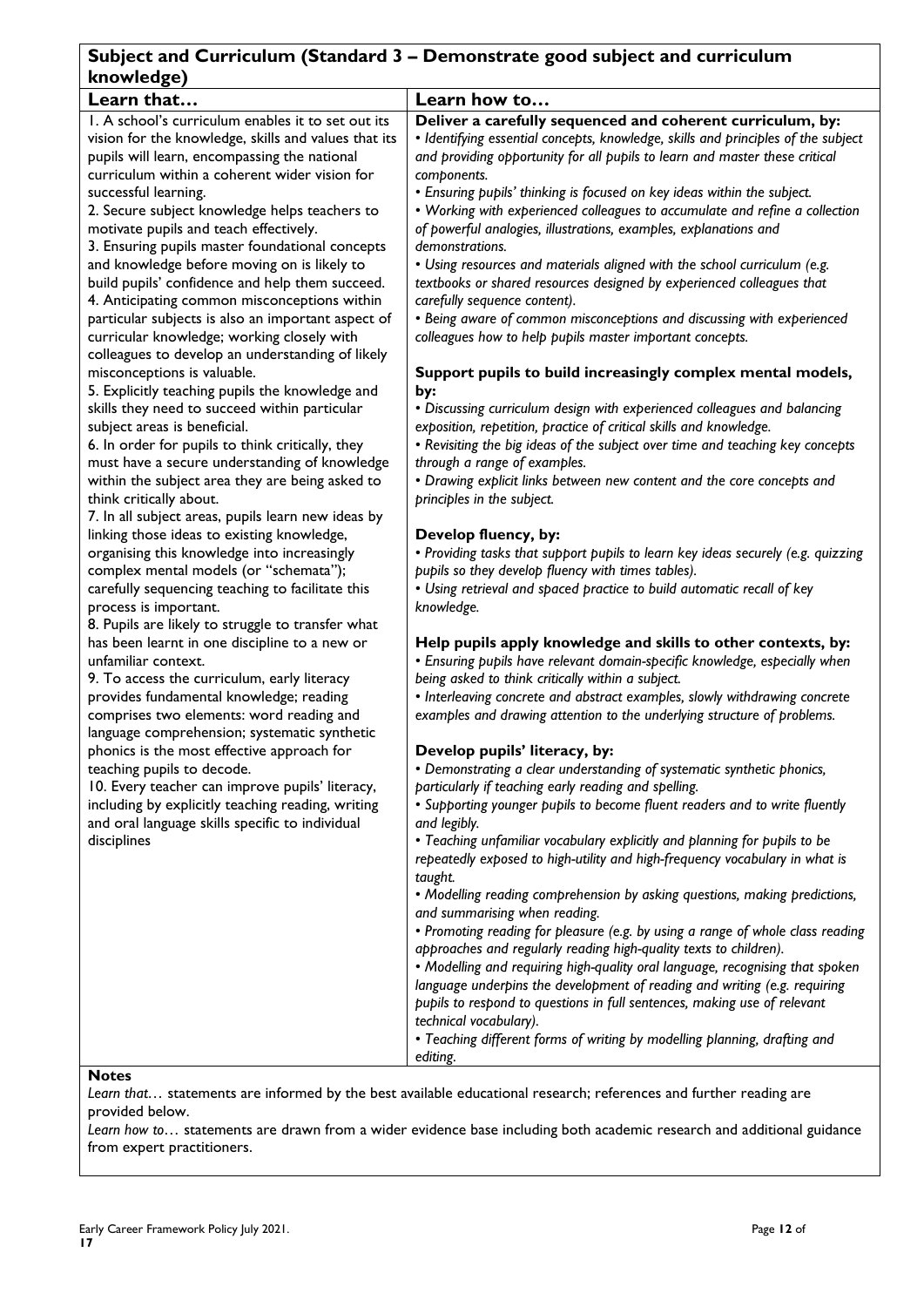# **Classroom Practice (Standard 4 – Plan and teach well-structured lessons)**

| Classibolii Fractice (Standard + – Fran and teach well-structured lessons)                                                                                                                                                                                                                                                                                                                                                                                                                                                                                                                                                                                                                                                                                                                                                                                                                                                                                                                                                                 |                                                                                                                                                                                                                                                                                                                                                                                                                                                                                                                                                                                                                                                                                                                                                                                                                                                                                                                                                                                                                                                                                                                                                                                                       |
|--------------------------------------------------------------------------------------------------------------------------------------------------------------------------------------------------------------------------------------------------------------------------------------------------------------------------------------------------------------------------------------------------------------------------------------------------------------------------------------------------------------------------------------------------------------------------------------------------------------------------------------------------------------------------------------------------------------------------------------------------------------------------------------------------------------------------------------------------------------------------------------------------------------------------------------------------------------------------------------------------------------------------------------------|-------------------------------------------------------------------------------------------------------------------------------------------------------------------------------------------------------------------------------------------------------------------------------------------------------------------------------------------------------------------------------------------------------------------------------------------------------------------------------------------------------------------------------------------------------------------------------------------------------------------------------------------------------------------------------------------------------------------------------------------------------------------------------------------------------------------------------------------------------------------------------------------------------------------------------------------------------------------------------------------------------------------------------------------------------------------------------------------------------------------------------------------------------------------------------------------------------|
| Learn that                                                                                                                                                                                                                                                                                                                                                                                                                                                                                                                                                                                                                                                                                                                                                                                                                                                                                                                                                                                                                                 | Learn how to                                                                                                                                                                                                                                                                                                                                                                                                                                                                                                                                                                                                                                                                                                                                                                                                                                                                                                                                                                                                                                                                                                                                                                                          |
| I. Effective teaching can transform pupils' knowledge,<br>capabilities and beliefs about learning.<br>2. Effective teachers introduce new material in steps,<br>explicitly linking new ideas to what has been<br>previously studied and learned.<br>3. Modelling helps pupils understand new processes<br>and ideas; good models make abstract ideas concrete<br>and accessible.<br>4. Guides, scaffolds and worked examples can help<br>pupils apply new ideas, but should be gradually<br>removed as pupil expertise increases.<br>5. Explicitly teaching pupils metacognitive strategies<br>linked to subject knowledge, including how to plan,<br>monitor and evaluate, supports independence and<br>academic success.<br>6. Questioning is an essential tool for teachers;<br>questions can be used for many purposes, including to<br>check pupils' prior knowledge, assess understanding<br>and break down problems.<br>7. High-quality classroom talk can support pupils to<br>articulate key ideas, consolidate understanding and | Plan effective lessons, by:<br>• Using modelling, explanations and scaffolds, acknowledging that<br>novices need more structure early in a domain.<br>• Enabling critical thinking and problem solving by first teaching the<br>necessary foundational content knowledge.<br>. Removing scaffolding only when pupils are achieving a high degree of<br>success in applying previously taught material.<br>• Providing sufficient opportunity for pupils to consolidate and practise<br>applying new knowledge and skills.<br>• Breaking tasks down into constituent components when first setting up<br>independent practice (e.g. using tasks that scaffold pupils through meta-<br>cognitive and procedural processes).<br>Make good use of expositions, by:<br>• Starting expositions at the point of current pupil understanding.<br>• Combining a verbal explanation with a relevant graphical<br>representation of the same concept or process, where appropriate.<br>• Using concrete representation of abstract ideas (e.g. making use of<br>analogies, metaphors, examples and non-examples).<br>Model effectively, by:<br>• Narrating thought processes when modelling to make explicit how |
| 8. Practice is an integral part of effective teaching;<br>ensuring pupils have repeated opportunities to<br>practise, with appropriate guidance and support,<br>increases success.<br>9. Paired and group activities can increase pupil<br>success, but to work together effectively pupils need                                                                                                                                                                                                                                                                                                                                                                                                                                                                                                                                                                                                                                                                                                                                           | experts think (e.g. asking questions aloud that pupils should consider<br>when working independently and drawing pupils' attention to links with<br>prior knowledge).<br>• Making the steps in a process memorable and ensuring pupils can<br>recall them (e.g. naming them, developing mnemonics, or linking to<br>memorable stories).                                                                                                                                                                                                                                                                                                                                                                                                                                                                                                                                                                                                                                                                                                                                                                                                                                                               |
| guidance, support and practice.<br>10. How pupils are grouped is also important; care<br>should be taken to monitor the impact of groupings<br>on pupil attainment, behaviour and motivation.<br>11. Homework can improve pupil outcomes,<br>particularly for older pupils, but it is likely that the<br>quality of homework and its relevance to main class<br>teaching is more important than the amount set.                                                                                                                                                                                                                                                                                                                                                                                                                                                                                                                                                                                                                            | • Exposing potential pitfalls and explaining how to avoid them.<br>Stimulate pupil thinking and check for understanding, by:<br>. Planning activities around what you want pupils to think hard about.<br>• Including a range of types of questions in class discussions to extend<br>and challenge pupils (e.g. by modelling new vocabulary or asking pupils<br>to justify answers).<br>• Providing appropriate wait time between question and response where<br>more developed responses are required.<br>• Considering the factors that will support effective collaborative or<br>paired work (e.g. familiarity with routines, whether pupils have the<br>necessary prior knowledge and how pupils are grouped).<br>• Providing scaffolds for pupil talk to increase the focus and rigour of<br>dialogue.                                                                                                                                                                                                                                                                                                                                                                                         |

#### **Notes**

*Learn that…* statements are informed by the best available educational research; references and further reading are provided below.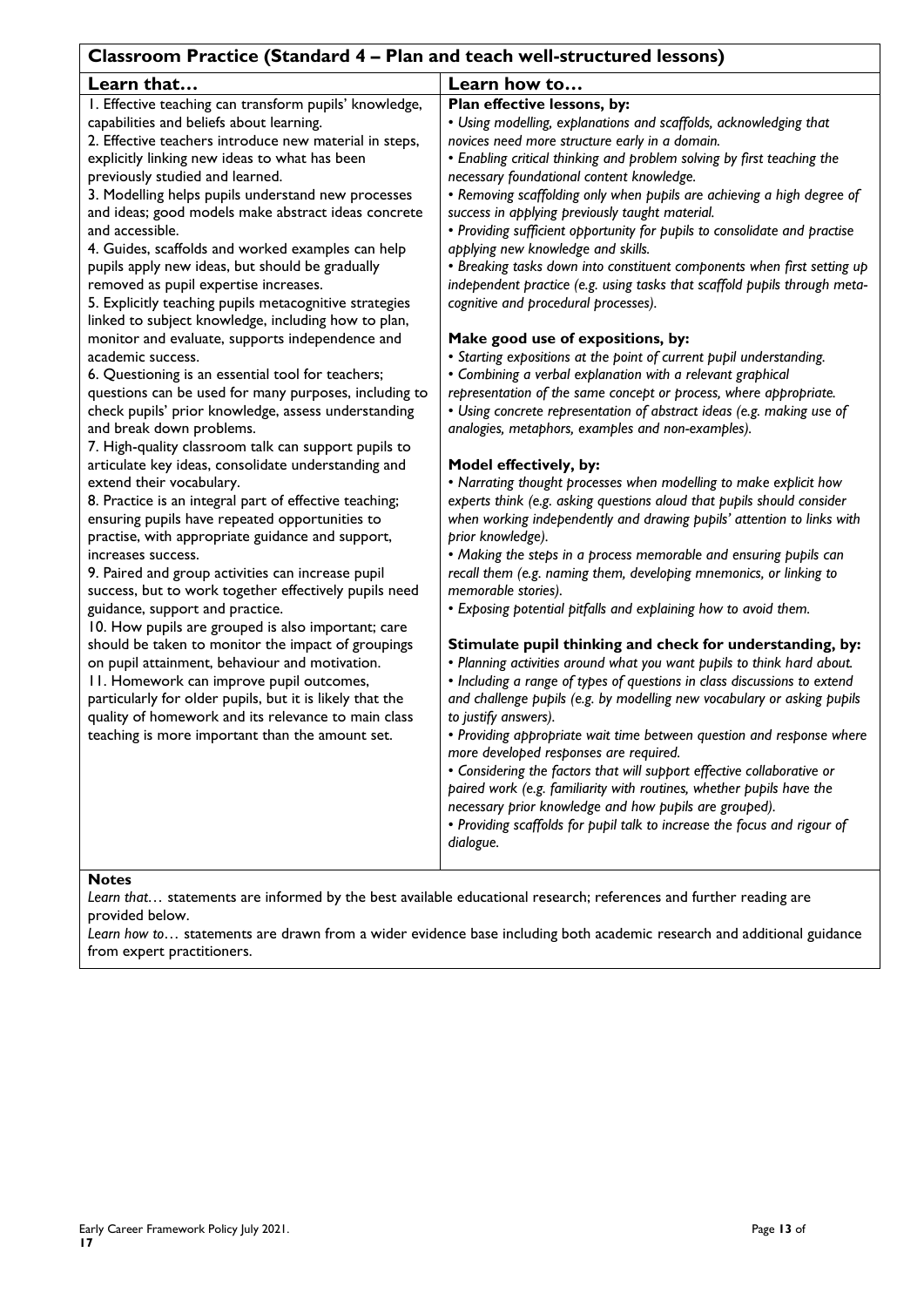| <b>Adaptive Teaching (Standard 5 - Adapt teaching)</b>                                                                                                                                                                                                                                                                                                                                                                                                                                                                                                                                                                                                                                                                                                                                                                                                                                                                                                                                                                                                                                                                                                                                                                                                                                                                                                                                |                                                                                                                                                                                                                                                                                                                                                                                                                                                                                                                                                                                                                                                                                                                                                                                                                                                                                                                                                                                                                                                                                                                                                                                                                                                                                                                                                                                                                                                                                                                                                                                                                                                                                                                                                                     |
|---------------------------------------------------------------------------------------------------------------------------------------------------------------------------------------------------------------------------------------------------------------------------------------------------------------------------------------------------------------------------------------------------------------------------------------------------------------------------------------------------------------------------------------------------------------------------------------------------------------------------------------------------------------------------------------------------------------------------------------------------------------------------------------------------------------------------------------------------------------------------------------------------------------------------------------------------------------------------------------------------------------------------------------------------------------------------------------------------------------------------------------------------------------------------------------------------------------------------------------------------------------------------------------------------------------------------------------------------------------------------------------|---------------------------------------------------------------------------------------------------------------------------------------------------------------------------------------------------------------------------------------------------------------------------------------------------------------------------------------------------------------------------------------------------------------------------------------------------------------------------------------------------------------------------------------------------------------------------------------------------------------------------------------------------------------------------------------------------------------------------------------------------------------------------------------------------------------------------------------------------------------------------------------------------------------------------------------------------------------------------------------------------------------------------------------------------------------------------------------------------------------------------------------------------------------------------------------------------------------------------------------------------------------------------------------------------------------------------------------------------------------------------------------------------------------------------------------------------------------------------------------------------------------------------------------------------------------------------------------------------------------------------------------------------------------------------------------------------------------------------------------------------------------------|
| Learn that                                                                                                                                                                                                                                                                                                                                                                                                                                                                                                                                                                                                                                                                                                                                                                                                                                                                                                                                                                                                                                                                                                                                                                                                                                                                                                                                                                            | Learn how to                                                                                                                                                                                                                                                                                                                                                                                                                                                                                                                                                                                                                                                                                                                                                                                                                                                                                                                                                                                                                                                                                                                                                                                                                                                                                                                                                                                                                                                                                                                                                                                                                                                                                                                                                        |
| I. Pupils are likely to learn at different rates and to require<br>different levels and types of support from teachers to<br>succeed.<br>2. Seeking to understand pupils' differences, including their<br>different levels of prior knowledge and potential barriers to<br>learning, is an essential part of teaching.<br>3. Adapting teaching in a responsive way, including by<br>providing targeted support to pupils who are struggling, is<br>likely to increase pupil success.<br>4. Adaptive teaching is less likely to be valuable if it causes<br>the teacher to artificially create distinct tasks for different<br>groups of pupils or to set lower expectations for particular<br>pupils.<br>5. Flexibly grouping pupils within a class to provide more<br>tailored support can be effective, but care should be taken<br>to monitor its impact on engagement and motivation,<br>particularly for low attaining pupils.<br>6. There is a common misconception that pupils have<br>distinct and identifiable learning styles. This is not<br>supported by evidence and attempting to tailor lessons to<br>learning styles is unlikely to be beneficial.<br>7. Pupils with special educational needs or disabilities are<br>likely to require additional or adapted support; working<br>closely with colleagues, families and pupils to understand<br>barriers and identify | Develop an understanding of different pupil needs, by:<br>· Identifying pupils who need new content further broken down.<br>• Making use of formative assessment.<br>. Working closely with the Special Educational Needs Co-ordinator<br>(SENCO) and special education professionals and the Designated<br>Safeguarding Lead.<br>• Using the SEND Code of Practice, which provides additional<br>guidance on supporting pupils with SEND effectively.<br>Provide opportunity for all pupils to experience<br>success, by:<br>• Adapting lessons, whilst maintaining high expectations for all, so<br>that all pupils have the opportunity to meet expectations.<br>• Balancing input of new content so that pupils master important<br>concepts.<br>• Making effective use of teaching assistants.<br>Meet individual needs without creating unnecessary<br>workload, by:<br>• Making use of well-designed resources (e.g. textbooks).<br>• Planning to connect new content with pupils' existing knowledge or<br>providing additional pre-teaching if pupils lack critical knowledge.<br>· Building in additional practice or removing unnecessary expositions.<br>• Reframing questions to provide greater scaffolding or greater<br>stretch.<br>• Considering carefully whether intervening within lessons with<br>individuals and small groups would be more efficient and effective<br>than planning different lessons for different groups of pupils.<br>Group pupils effectively, by:<br>• Applying high expectations to all groups, and ensuring all pupils<br>have access to a rich curriculum.<br>• Changing groups regularly, avoiding the perception that groups are<br>fixed.<br>· Ensuring that any groups based on attainment are subject specific. |

*Learn that…* statements are informed by the best available educational research; references and further reading are provided below.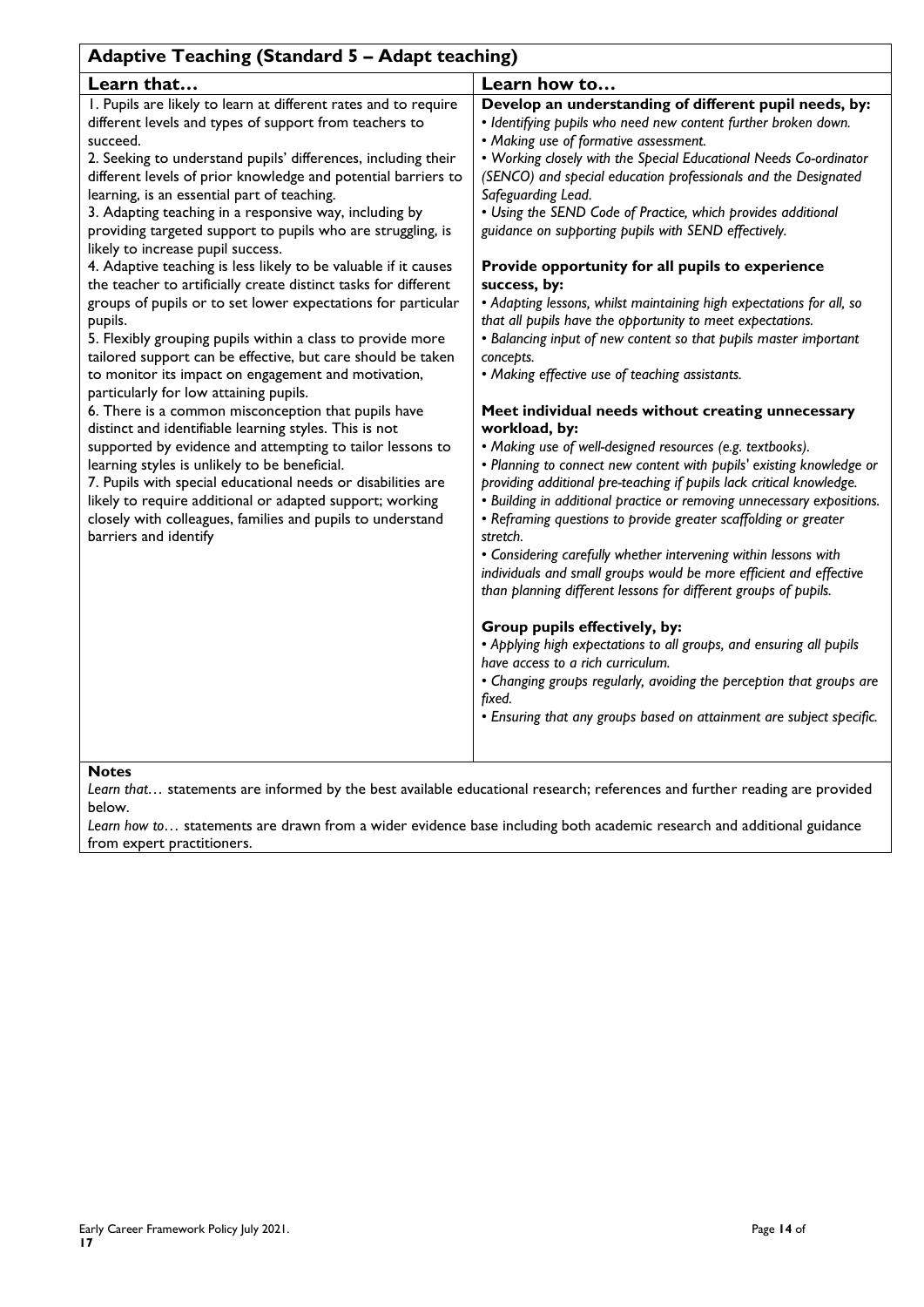| Standard 6 - Make accurate and productive use of assessment)                                                                                                                                                                                                                                                                                                                                                                                                                                                                                                                                                                                                                                                                                                                                                                                                                                                                                                                                                                                                                                 |                                                                                                                                                                                                                                                                                                                                                                                                                                                                                                                                                                                                                                                                                                                                                                                                                                                                                                                                                                                                                                                                                                                                                                                                                                                                                                                                                                                                                                                                                                                                                                                                                                                                                                                                                                                                                                                                                                                                                                                                                                                                                                                                                                                                                                                                                                                                                                                                                                                                                            |
|----------------------------------------------------------------------------------------------------------------------------------------------------------------------------------------------------------------------------------------------------------------------------------------------------------------------------------------------------------------------------------------------------------------------------------------------------------------------------------------------------------------------------------------------------------------------------------------------------------------------------------------------------------------------------------------------------------------------------------------------------------------------------------------------------------------------------------------------------------------------------------------------------------------------------------------------------------------------------------------------------------------------------------------------------------------------------------------------|--------------------------------------------------------------------------------------------------------------------------------------------------------------------------------------------------------------------------------------------------------------------------------------------------------------------------------------------------------------------------------------------------------------------------------------------------------------------------------------------------------------------------------------------------------------------------------------------------------------------------------------------------------------------------------------------------------------------------------------------------------------------------------------------------------------------------------------------------------------------------------------------------------------------------------------------------------------------------------------------------------------------------------------------------------------------------------------------------------------------------------------------------------------------------------------------------------------------------------------------------------------------------------------------------------------------------------------------------------------------------------------------------------------------------------------------------------------------------------------------------------------------------------------------------------------------------------------------------------------------------------------------------------------------------------------------------------------------------------------------------------------------------------------------------------------------------------------------------------------------------------------------------------------------------------------------------------------------------------------------------------------------------------------------------------------------------------------------------------------------------------------------------------------------------------------------------------------------------------------------------------------------------------------------------------------------------------------------------------------------------------------------------------------------------------------------------------------------------------------------|
| Learn that                                                                                                                                                                                                                                                                                                                                                                                                                                                                                                                                                                                                                                                                                                                                                                                                                                                                                                                                                                                                                                                                                   | Learn how to                                                                                                                                                                                                                                                                                                                                                                                                                                                                                                                                                                                                                                                                                                                                                                                                                                                                                                                                                                                                                                                                                                                                                                                                                                                                                                                                                                                                                                                                                                                                                                                                                                                                                                                                                                                                                                                                                                                                                                                                                                                                                                                                                                                                                                                                                                                                                                                                                                                                               |
| I. Effective assessment is critical to teaching<br>because it provides teachers with information<br>about pupils' understanding and needs.<br>2. Good assessment helps teachers avoid being<br>over-influenced by potentially misleading factors,<br>such as how busy pupils appear.<br>3. Before using any assessment, teachers should be<br>clear about the decision it will be used to support<br>and be able to justify its use.<br>4. To be of value, teachers use information from<br>assessments to inform the decisions they make; in<br>turn, pupils must be able to act on feedback for it<br>to have an effect.<br>5. High-quality feedback can be written or verbal;<br>it is likely to be accurate and clear, encourage<br>further effort, and provide specific guidance on<br>how to improve.<br>6. Over time, feedback should support pupils to<br>monitor and regulate their own learning.<br>7. Working with colleagues to identify efficient<br>approaches to assessment is important;<br>assessment can become onerous and have a<br>disproportionate impact on workload. | Avoid common assessment pitfalls, by:<br>• Planning formative assessment tasks linked to lesson objectives and thinking<br>ahead about what would indicate understanding (e.g. by using hinge questions<br>to pinpoint knowledge gaps).<br>• Drawing conclusions about what pupils have learned by looking at patterns of<br>performance over a number of assessments (e.g. appreciating that assessments<br>draw inferences about learning from performance).<br>• Choosing, where possible, externally validated materials, used in controlled<br>conditions when required to make summative assessments.<br>Check prior knowledge and understanding during lessons, by:<br>• Using assessments to check for prior knowledge and pre-existing<br>misconceptions.<br>• Structuring tasks and questions to enable the identification of knowledge gaps<br>and misconceptions (e.g. by using common misconceptions within multiple-<br>choice questions).<br>• Prompting pupils to elaborate when responding to questioning to check that a<br>correct answer stems from secure understanding.<br>• Monitoring pupil work during lessons, including checking for misconceptions.<br>Provide high-quality feedback, by:<br>• Focusing on specific actions for pupils and providing time for pupils to respond<br>to feedback.<br>• Appreciating that pupils' responses to feedback can vary depending on a<br>range of social factors (e.g. the message the feedback contains or the age of the<br>child).<br>• Scaffolding self-assessment by sharing model work with pupils, highlighting key<br>details.<br>• Thinking carefully about how to ensure feedback is specific and helpful when<br>using peer- or self-assessment.<br>Make marking manageable and effective, by:<br>• Recording data only when it is useful for improving pupil outcomes.<br>• Working with colleagues to identify efficient approaches to marking and<br>alternative approaches to providing feedback (e.g. using whole class feedback or<br>well supported peer- and self-assessment).<br>• Using verbal feedback during lessons in place of written feedback after lessons<br>where possible.<br>• Understanding that written marking is only one form of feedback.<br>• Reducing the opportunity cost of marking (e.g. by using abbreviations and<br>codes in written feedback).<br>• Prioritising the highlighting of errors related to misunderstandings, rather than<br>careless mistakes when marking. |

*Learn that…* statements are informed by the best available educational research; references and further reading are provided below.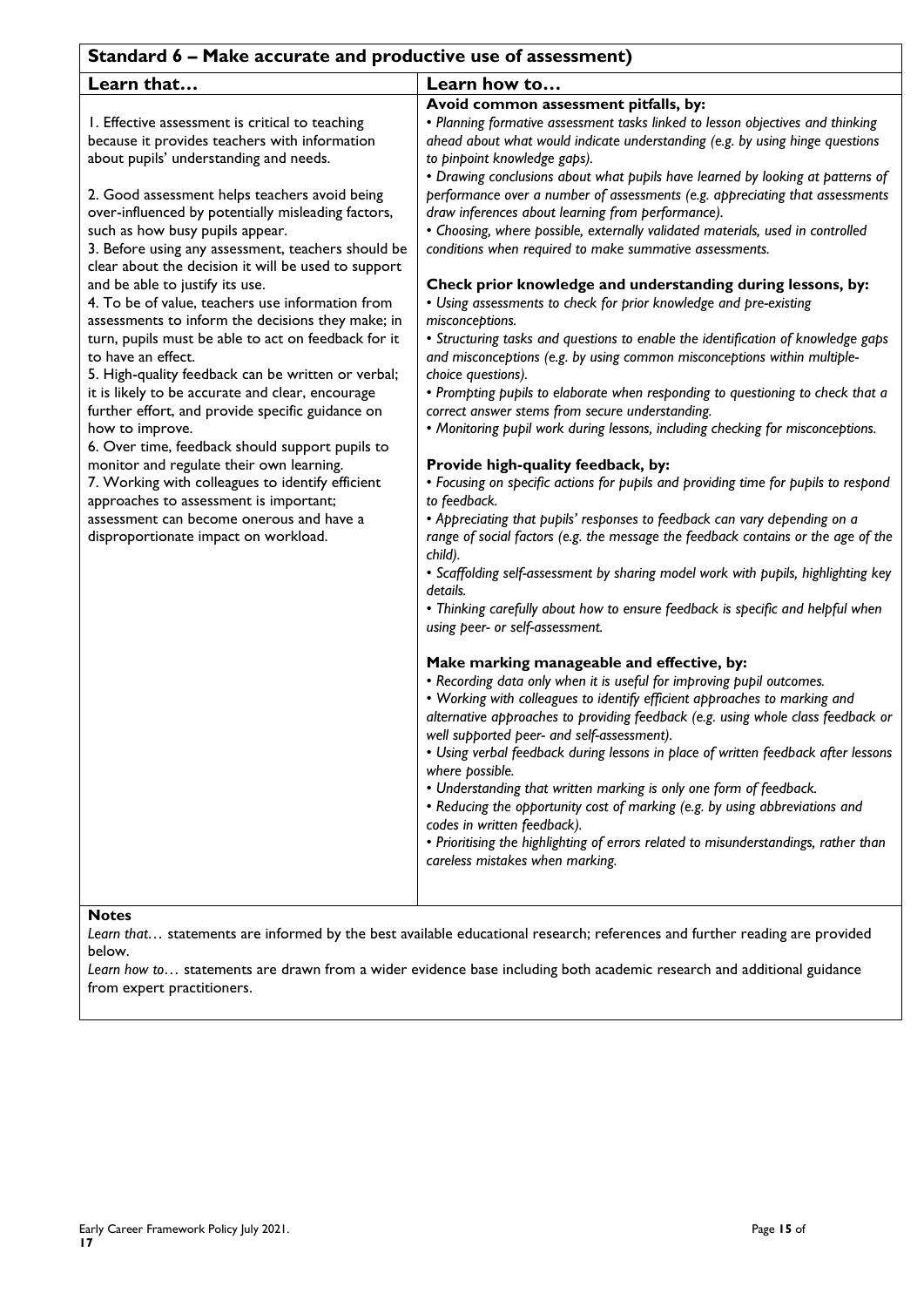| Managing Behaviour (Standard 7 - Manage behaviour effectively)                                                                                                                                                                                                                                                                                                                                                                                                                                                                                                                                                                                                                                                                                                                                                                                                                                                                                                                                                   |                                                                                                                                                                                                                                                                                                                                                                                                                                                                                                                                                                                                                                                                                                                                                                                                                                                                                                                                                                                                                                                                                                                                                                                                                                                                                                                                                                                                                                                                                                                                                                                                                                                                                                                                                                                                                                                                                |
|------------------------------------------------------------------------------------------------------------------------------------------------------------------------------------------------------------------------------------------------------------------------------------------------------------------------------------------------------------------------------------------------------------------------------------------------------------------------------------------------------------------------------------------------------------------------------------------------------------------------------------------------------------------------------------------------------------------------------------------------------------------------------------------------------------------------------------------------------------------------------------------------------------------------------------------------------------------------------------------------------------------|--------------------------------------------------------------------------------------------------------------------------------------------------------------------------------------------------------------------------------------------------------------------------------------------------------------------------------------------------------------------------------------------------------------------------------------------------------------------------------------------------------------------------------------------------------------------------------------------------------------------------------------------------------------------------------------------------------------------------------------------------------------------------------------------------------------------------------------------------------------------------------------------------------------------------------------------------------------------------------------------------------------------------------------------------------------------------------------------------------------------------------------------------------------------------------------------------------------------------------------------------------------------------------------------------------------------------------------------------------------------------------------------------------------------------------------------------------------------------------------------------------------------------------------------------------------------------------------------------------------------------------------------------------------------------------------------------------------------------------------------------------------------------------------------------------------------------------------------------------------------------------|
| Learn that                                                                                                                                                                                                                                                                                                                                                                                                                                                                                                                                                                                                                                                                                                                                                                                                                                                                                                                                                                                                       | Learn how to                                                                                                                                                                                                                                                                                                                                                                                                                                                                                                                                                                                                                                                                                                                                                                                                                                                                                                                                                                                                                                                                                                                                                                                                                                                                                                                                                                                                                                                                                                                                                                                                                                                                                                                                                                                                                                                                   |
| I.Establishing and reinforcing routines, including<br>through positive reinforcement, can help create an<br>effective learning environment.<br>2.A predictable and secure environment benefits<br>all pupils, but is particularly valuable for pupils with<br>special educational needs.<br>3. The ability to self-regulate one's emotions affects<br>pupils' ability to learn, success in school and future<br>lives.<br>4. Teachers can influence pupils' resilience and<br>beliefs about their ability to succeed, by ensuring<br>all pupils have the opportunity to experience<br>meaningful success.<br>5. Building effective relationships is easier when<br>pupils believe that their feelings will be considered<br>and understood.<br>6. Pupils are motivated by intrinsic factors (related<br>to their identity and values) and extrinsic factors<br>(related to reward).<br>7. Pupils' investment in learning is also driven by<br>their prior experiences and perceptions of success<br>and failure. | Develop a positive, predictable and safe environment for<br>pupils, by:<br>•Establishing a supportive and inclusive environment with a predictable system<br>of reward and sanction in the classroom.<br>. Working alongside colleagues as part of a wider system of behaviour<br>management (e.g. recognising responsibilities and understanding the right to<br>assistance and training from senior colleagues).<br>•Giving manageable, specific and sequential instructions.<br>•Checking pupils' understanding of instructions before a task begins.<br>.Using consistent language and non-verbal signals for common classroom<br>directions.<br>. Using early and least-intrusive interventions as an initial response to low level<br>disruption.<br>•Responding quickly to any behaviour or bullying that threatens emotional<br>safety.<br>Establish effective routines and expectations, by:<br>•Creating and explicitly teaching routines in line with the school ethos that<br>maximise time for learning (e.g. setting and reinforcing expectations about key<br>transition points).<br>•Practising routines at the beginning of the school year.<br>•Reinforcing routines (e.g. by articulating the link between time on task and<br>success).<br>Build trusting relationships, by:<br>• Liaising with parents, carers and colleagues to better understand pupils'<br>individual circumstances and how they can be supported to meet high<br>academic and behavioural expectations.<br>• Responding consistently to pupil behaviour.<br>Motivate pupils, by:<br>• Supporting pupils to master challenging content, which builds towards long-<br>term goals.<br>• Providing opportunities for pupils to articulate their long-term goals and<br>helping them to see how these are related to their success in school.<br>• Helping pupils to journey from needing |

*Learn that…* statements are informed by the best available educational research; references and further reading are provided below.